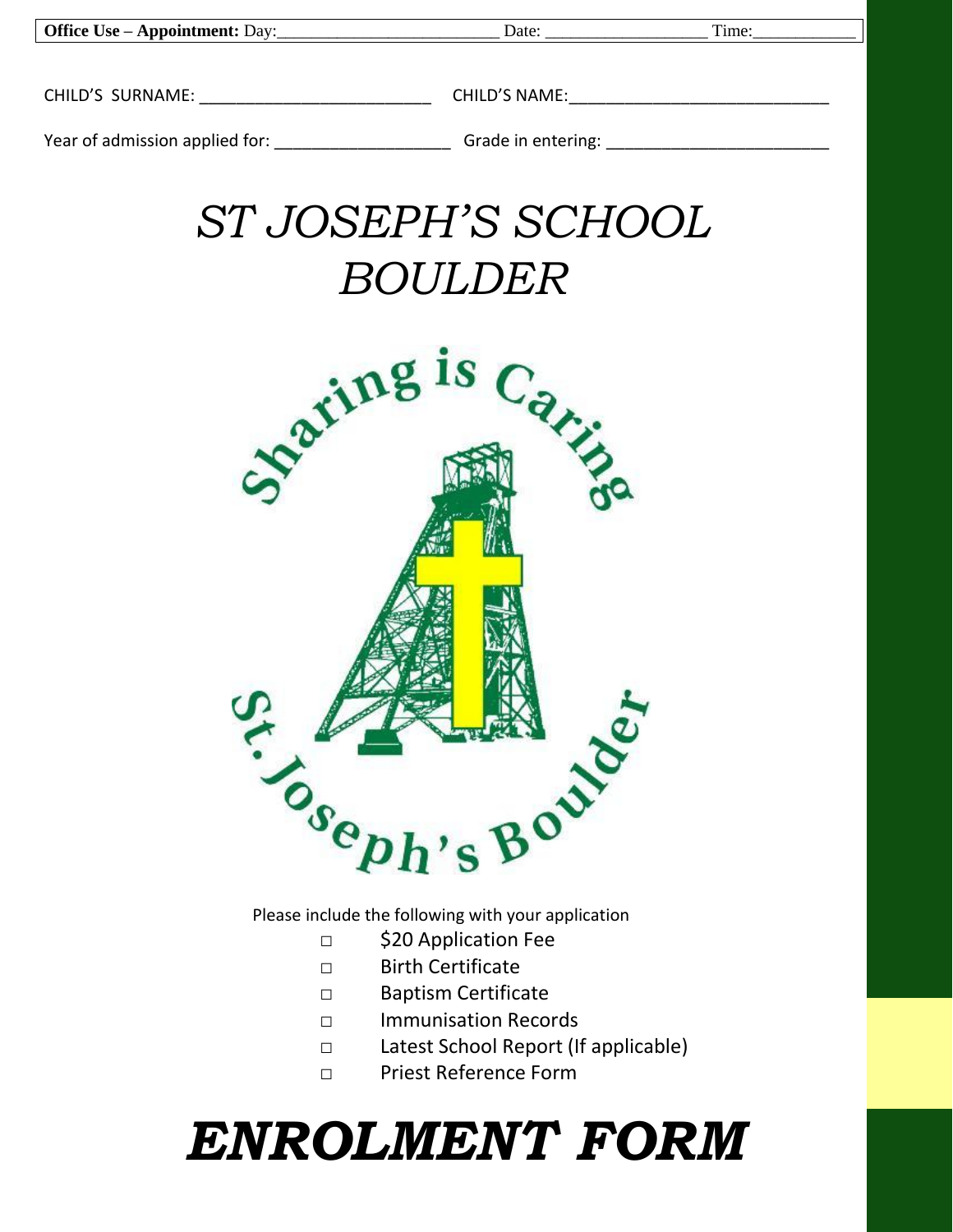### **STANDARD COLLECTION NOTICE**

- St Joseph's Primary School collects personal information, including sensitive information about pupils and parents or guardians before and during the course of a pupil's enrolment at the School. The primary purpose of collecting this information is to enable the School to provide schooling for your son/daughter.
- Some of the information we collect is to satisfy the School's legal obligations, particularly to enable the School to discharge its duty of care.
- Certain laws governing or relating to the operation of schools require that certain information is collected. These include Public Health [and Child Protection]\* laws.
- Health information about pupils is sensitive information within the terms of the National Privacy Principles under the Privacy Act. We ask you to provide medical reports about pupils from time to time.
- The School from time to time discloses personal and sensitive information to others for administrative and educational purposes. This includes to other schools, government departments, [Catholic Education Office, the Catholic Education Commission, your local diocese and the parish]\* medical practitioners, and people providing services to the School, including specialist visiting teachers, [sports] coaches and volunteers.
- If we do not obtain the information referred to above we may not be able to enrol or continue the enrolment of your son/daughter.
- Personal information collected from pupils is regularly disclosed to their parents or guardians. On occasions information such as academic and sporting achievements, pupil activities and other news is published in School newsletters, magazines [and on our website].
- Parents may seek access to personal information collected about them and their son/daughter by contacting the School. Pupils may also seek access to personal information about them. However, there will be occasions when access is denied. Such occasions would include where access would have an unreasonable impact on the privacy of others, where access may result in a breach of the School's duty of care to the pupil, or where pupils have provided information in confidence.
- As you may know the School from time to time engages in fundraising activities. Information received from you may be used to make an appeal to you. [It may also be disclosed to organisations that assist in the School's fundraising activities solely for that purpose.] We will not disclose your personal information to third parties for their own marketing purposes without your consent.
- We may include your contact details in a class list and School directory. If you do not agree to this you must advise us now.
- If you provide the School with the personal information of others, such as doctors or emergency contacts, we encourage you to inform them that you are disclosing that information to the School and why, that they can access that information if they wish and that the School does not usually disclose the information to third parties.

\* If appropriate

 From time to time the School has requests from the media to take video or photos of students participating in a School event. Also, the School Newsletter promotes student activities and photos of students may be used to highlight these activities.

If you give permission for your child's photo or video footage to be used for these purposes please sign below.

NAME SIGNATURE

NAME SIGNATURE SIGNATURE SIGNATURE SIGNATURE SIGNATURE SIGNATURE SIGNATURE SIGNATURE SIGNATURE SIGNATURE SIGNATURE SIGNATURE SIGNATURE SIGNATURE SIGNATURE SIGNATURE SIGNATURE SIGNATURE SIGNATURE SIGNATURE SIGNATURE SIGNATU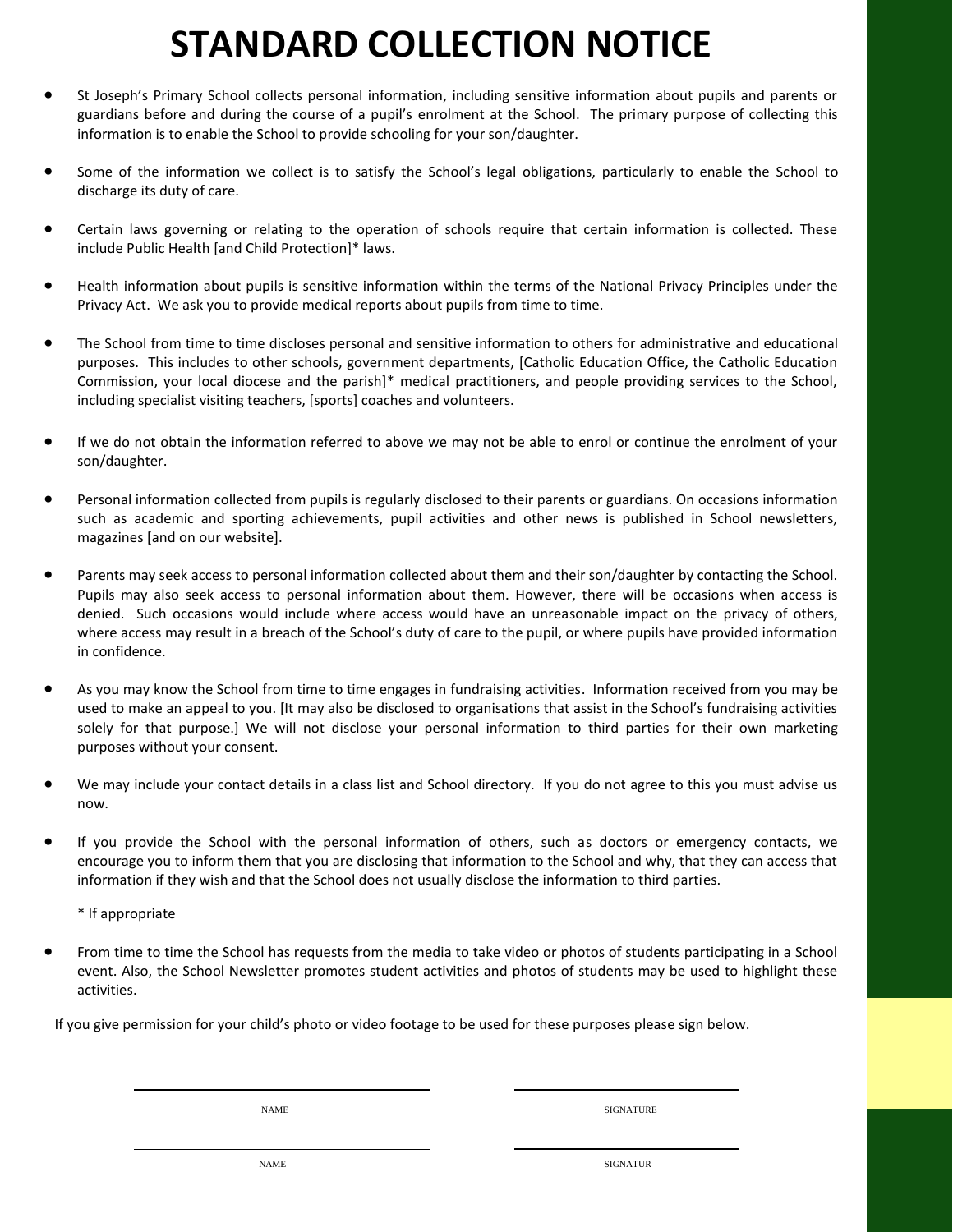### **St Joseph's Primary School Boulder Student Enrolment Information Form**

| <b>STUDENT INFORMATION</b>                                                                        |                                       |                                                                                                                                                                                                                                |        |
|---------------------------------------------------------------------------------------------------|---------------------------------------|--------------------------------------------------------------------------------------------------------------------------------------------------------------------------------------------------------------------------------|--------|
|                                                                                                   |                                       | School Year Level _____________ Year 201________                                                                                                                                                                               |        |
|                                                                                                   |                                       |                                                                                                                                                                                                                                |        |
|                                                                                                   |                                       |                                                                                                                                                                                                                                |        |
|                                                                                                   |                                       | State: Postcode:                                                                                                                                                                                                               |        |
|                                                                                                   |                                       | Birth Certificate Attached:                                                                                                                                                                                                    | Yes/No |
|                                                                                                   |                                       | Aboriginal/Torres Strait Islander: Yes/No                                                                                                                                                                                      |        |
|                                                                                                   |                                       | Australian Permanent Resident: Yes/No                                                                                                                                                                                          |        |
| Born outside of Australia.                                                                        | Date of arrival: ____________________ |                                                                                                                                                                                                                                |        |
|                                                                                                   |                                       |                                                                                                                                                                                                                                |        |
|                                                                                                   |                                       | Copy Attached: Yes/No                                                                                                                                                                                                          |        |
|                                                                                                   |                                       |                                                                                                                                                                                                                                |        |
|                                                                                                   |                                       |                                                                                                                                                                                                                                |        |
| Date of Reception of Sacraments:                                                                  |                                       | Baptism Certificate Attached                                                                                                                                                                                                   | Yes/No |
|                                                                                                   |                                       |                                                                                                                                                                                                                                |        |
|                                                                                                   |                                       | Present School: Contact Accordination: Contact According to the Search According Manual According Manual According Manual According Manual According Manual According Manual According Manual According Manual According Manua |        |
|                                                                                                   |                                       | IT IS IMPERATIVE THAT THIS SECTION BE COMPLETED: PLEASE ATTACH A COPY OF CHILD'S BAPTISM AND OTHER                                                                                                                             |        |
| <b>FAMILY INFORMATION</b><br><b>MARITAL STATUS: MARRIED, DIVORCED, SEPARATED, SINGLE, DEFACTO</b> |                                       |                                                                                                                                                                                                                                |        |
| <b>FEMALE PARENT OR GUARDIAN</b>                                                                  |                                       |                                                                                                                                                                                                                                |        |
|                                                                                                   |                                       |                                                                                                                                                                                                                                |        |
|                                                                                                   |                                       |                                                                                                                                                                                                                                |        |
|                                                                                                   |                                       |                                                                                                                                                                                                                                |        |
|                                                                                                   |                                       |                                                                                                                                                                                                                                |        |
|                                                                                                   |                                       |                                                                                                                                                                                                                                |        |
|                                                                                                   |                                       |                                                                                                                                                                                                                                |        |
|                                                                                                   |                                       |                                                                                                                                                                                                                                |        |
|                                                                                                   |                                       | Do you wish to receive the weekly newsletter via this email address Yes/No                                                                                                                                                     |        |
| <b>MALE PARENT OR GUARDIAN</b>                                                                    |                                       |                                                                                                                                                                                                                                |        |
|                                                                                                   |                                       |                                                                                                                                                                                                                                |        |
|                                                                                                   |                                       |                                                                                                                                                                                                                                |        |
|                                                                                                   |                                       |                                                                                                                                                                                                                                |        |
|                                                                                                   |                                       |                                                                                                                                                                                                                                |        |
|                                                                                                   |                                       |                                                                                                                                                                                                                                |        |
|                                                                                                   |                                       |                                                                                                                                                                                                                                |        |
|                                                                                                   |                                       |                                                                                                                                                                                                                                |        |
|                                                                                                   |                                       |                                                                                                                                                                                                                                |        |
|                                                                                                   |                                       | Do you wish to receive the weekly newsletter via this email address Yes/No                                                                                                                                                     |        |

**Do you wish to receive the weekly newsletter via this email address Yes/No**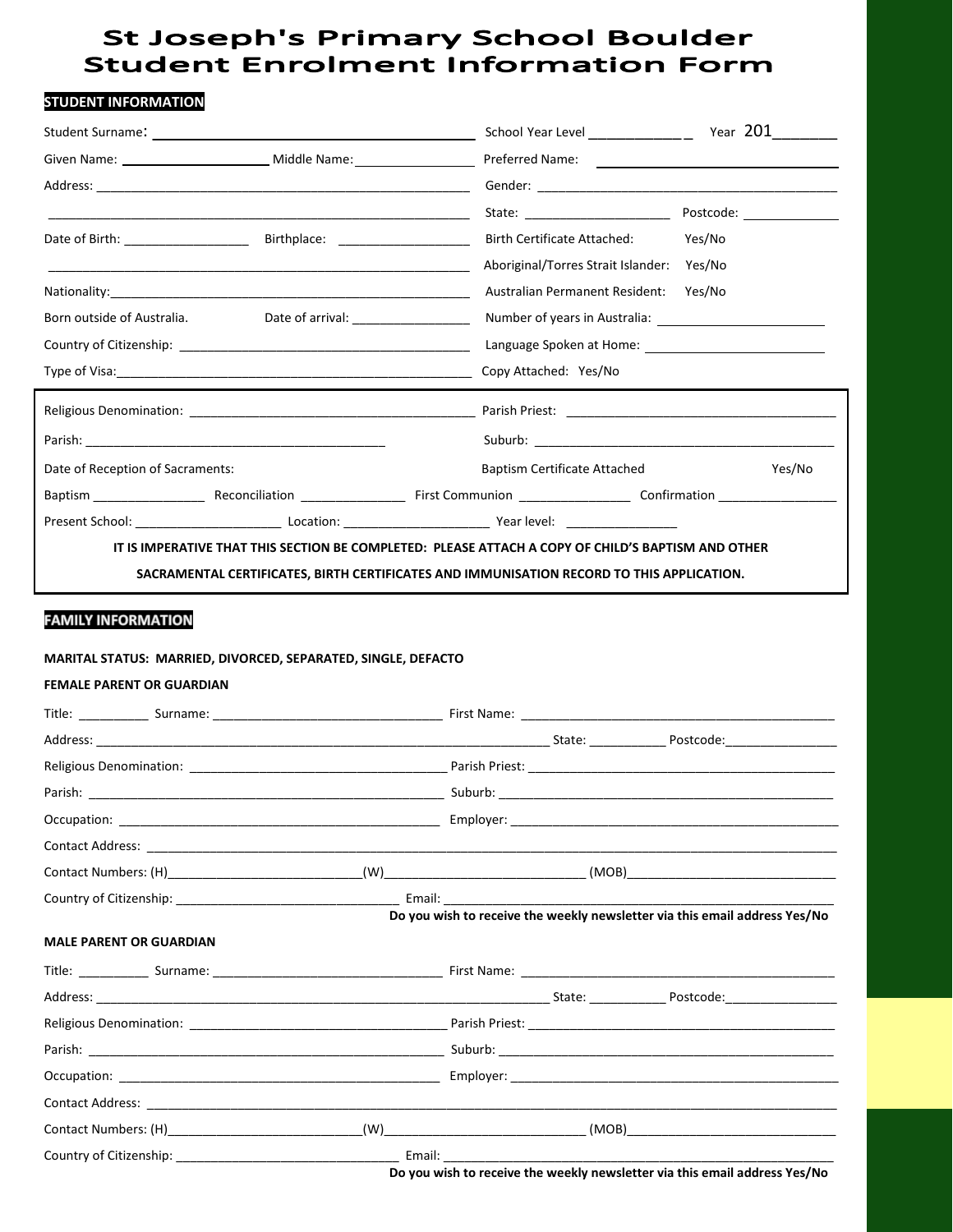#### **CUSTODY/GUARDIANSHIP**

| If applicable a copy of any Parenting or Restraint Order is attached.<br>Parenting Plan or Court Order is presented stating otherwise. | Under the provisions of the Family Law Reform Act 1995 biological parents are regarded as having full parental responsibility unless a |        | Yes/No     |
|----------------------------------------------------------------------------------------------------------------------------------------|----------------------------------------------------------------------------------------------------------------------------------------|--------|------------|
| Name                                                                                                                                   | SIBLINGS CURRENTLY ATTENDING ST JOSEPH'S PRIMARY SCHOOL<br>Year Level                                                                  | Name   | Year Level |
| SIBLINGS CURRENTLY ATTENDING OTHER SCHOOLS<br>Name                                                                                     | Year Level                                                                                                                             | School |            |
|                                                                                                                                        | YOUNGER SIBLINGS NOT CURRENTLY ATTENDING OTHER SCHOOLS                                                                                 |        |            |
| Name                                                                                                                                   | Name                                                                                                                                   |        |            |

#### **STUDENT'S INDIVIDUAL NEEDS**

The school *Education Act 1999* requires the provision of:

"details of any condition of the enrolee that may call for special steps to be taken for the benefit or protection of the enrolee or other persons in the school" (16G)

To assist the school to respond to individual requirements please detail any special needs your child has in the following area(s) that may affect his/her learning, participation or welfare during school hours.

| ,我们也不会有什么。""我们的人,我们也不会有什么?""我们的人,我们也不会有什么?""我们的人,我们也不会有什么?""我们的人,我们也不会有什么?""我们的人                                                                                                                                               |
|--------------------------------------------------------------------------------------------------------------------------------------------------------------------------------------------------------------------------------|
|                                                                                                                                                                                                                                |
|                                                                                                                                                                                                                                |
| Physical example and the contract of the contract of the contract of the contract of the contract of the contract of the contract of the contract of the contract of the contract of the contract of the contract of the contr |
|                                                                                                                                                                                                                                |
|                                                                                                                                                                                                                                |
|                                                                                                                                                                                                                                |
| Psychological/Cognitive Learning Communication of the Communication of the Communication of the Communication of the Communication of the Communication of the Communication of the Communication of the Communication of the  |
|                                                                                                                                                                                                                                |
| ,我们也不会有什么?""我们的人,我们也不会有什么?""我们的人,我们也不会有什么?""我们的人,我们也不会有什么?""我们的人,我们也不会有什么?""我们的人                                                                                                                                               |
|                                                                                                                                                                                                                                |
|                                                                                                                                                                                                                                |
|                                                                                                                                                                                                                                |
|                                                                                                                                                                                                                                |
| Allergies                                                                                                                                                                                                                      |
|                                                                                                                                                                                                                                |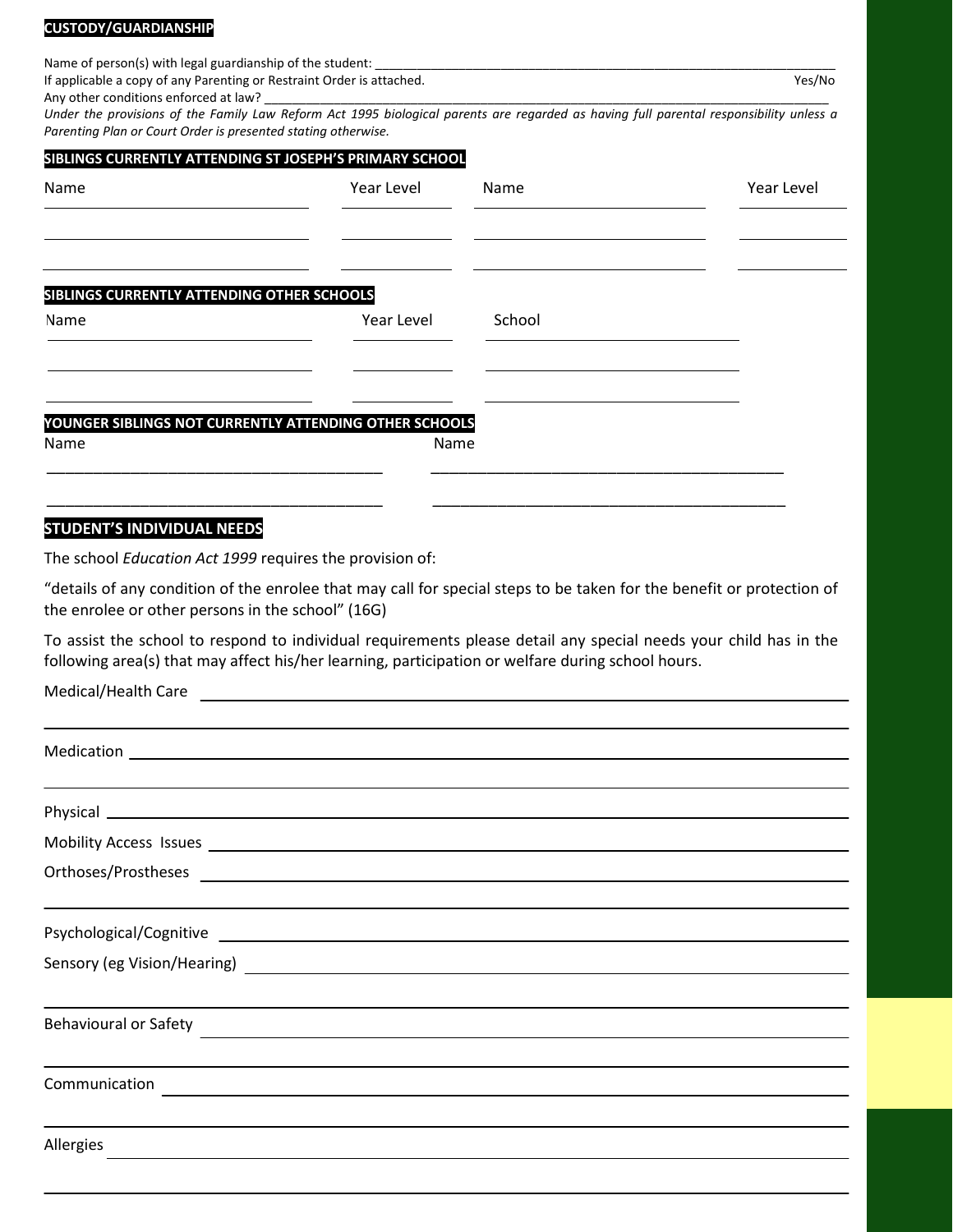If medication or medical/health care services are required during school hours please provide full details, name, contact number and signed authorisation by the relevant practitioner.

| <b>EXTERNAL SERVICE PROVISION</b>                                                                                                      |                                                                                                                      |                           |
|----------------------------------------------------------------------------------------------------------------------------------------|----------------------------------------------------------------------------------------------------------------------|---------------------------|
|                                                                                                                                        | Does your child receive any services from an external agency, which may affect educational arrangements?             |                           |
| If so please detail name of Service Provider and Contact No.                                                                           |                                                                                                                      | Yes/No                    |
| Please detail<br><u> 1980 - Jan Salaman, mangang mga kalendari ng mga kalendari ng mga kalendari ng mga kalendari ng mga kalendari</u> |                                                                                                                      |                           |
| Does your child require special Transport arrangements to and from school?                                                             |                                                                                                                      | Yes/No                    |
| Does your child receive Respite Care on a regular basis?                                                                               |                                                                                                                      | Yes/No                    |
| EMERGENCY CONTACT DETAILS (OTHER THAN A PARENT/GUARDIAN)                                                                               |                                                                                                                      |                           |
|                                                                                                                                        |                                                                                                                      |                           |
|                                                                                                                                        |                                                                                                                      |                           |
|                                                                                                                                        |                                                                                                                      |                           |
|                                                                                                                                        |                                                                                                                      |                           |
|                                                                                                                                        |                                                                                                                      |                           |
|                                                                                                                                        |                                                                                                                      |                           |
| <b>MEDICAL INFORMATION</b><br><b>IMMUNISATION RECORD</b>                                                                               |                                                                                                                      |                           |
| F- fully immunised<br>$N$ – not immunised                                                                                              | I-incomplete immunisation                                                                                            | $P$ – personal objections |
| Measles<br><b>Mumps</b>                                                                                                                | Rubella<br>Diphtheria                                                                                                | Tetanus                   |
| <b>Hepatitis B</b><br>Pertussis                                                                                                        | Polio (OPV)<br>Meningitis                                                                                            |                           |
| (Whooping Cough)                                                                                                                       |                                                                                                                      |                           |
| <b>Family Doctor/Medical Clinic:</b>                                                                                                   | <b>Immunisation record attached Yes/No</b>                                                                           |                           |
| Address:                                                                                                                               |                                                                                                                      |                           |
| <b>Contact Numbers:</b>                                                                                                                | <u> 1989 - Johann Stein, mars an deutscher Stein und der Stein und der Stein und der Stein und der Stein und der</u> |                           |
|                                                                                                                                        |                                                                                                                      |                           |
|                                                                                                                                        |                                                                                                                      |                           |
|                                                                                                                                        |                                                                                                                      |                           |
|                                                                                                                                        |                                                                                                                      |                           |
| <b>MEDICAL EMERGENCY AUTHORISATION</b>                                                                                                 |                                                                                                                      |                           |

*information detailed in this form.*

| Signature of Parent(s)/Guardian(s): |                           | Date: |  |
|-------------------------------------|---------------------------|-------|--|
|                                     | FEMALE PARENT OR GUARDIAN |       |  |
|                                     |                           | Date: |  |
|                                     |                           |       |  |

MALE PARENT OR GUARDIAN